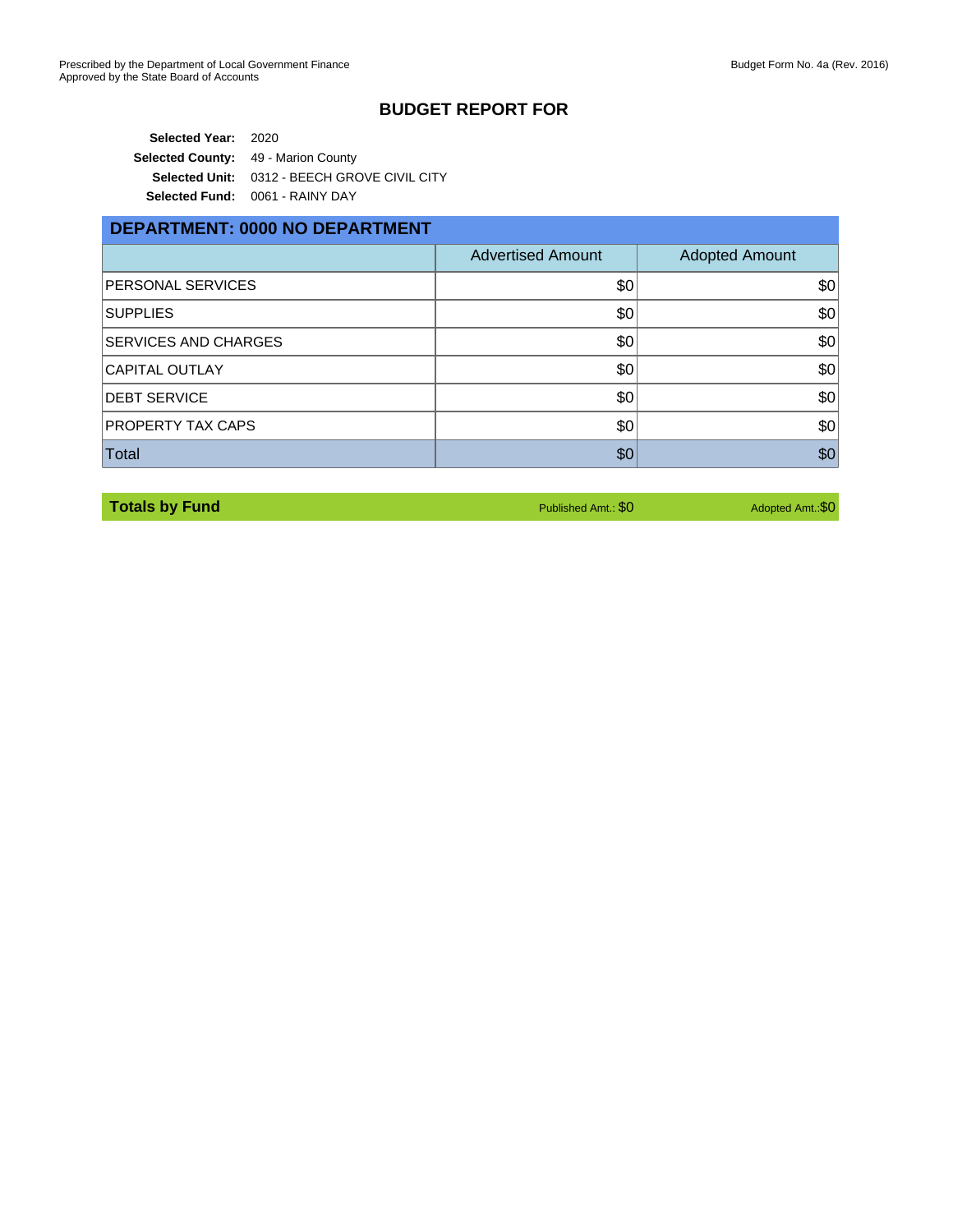**Selected Year:** 2020 **Selected County:** 49 - Marion County **Selected Unit:** 0312 - BEECH GROVE CIVIL CITY **Selected Fund:** 0101 - GENERAL

| DEPARTMENT: 0041 CLERK-TREASURER (CITY/TOWN UNITS ONLY) |                          |                       |
|---------------------------------------------------------|--------------------------|-----------------------|
|                                                         | <b>Advertised Amount</b> | <b>Adopted Amount</b> |
| PERSONAL SERVICES                                       | \$130,480                | \$130,480             |
| <b>SUPPLIES</b>                                         | \$950                    | \$950                 |
| SERVICES AND CHARGES                                    | \$22,800                 | \$22,800              |
| <b>CAPITAL OUTLAY</b>                                   | \$0                      | \$0                   |
| <b>DEBT SERVICE</b>                                     | \$0                      | \$0                   |
| PROPERTY TAX CAPS                                       | \$0                      | \$0                   |
| <b>Total</b>                                            | \$154,230                | \$154,230             |

| <b>DEPARTMENT: 0044 MAYOR</b> |                          |                       |
|-------------------------------|--------------------------|-----------------------|
|                               | <b>Advertised Amount</b> | <b>Adopted Amount</b> |
| PERSONAL SERVICES             | \$103,536                | \$103,536             |
| <b>SUPPLIES</b>               | \$1,500                  | \$1,500               |
| SERVICES AND CHARGES          | \$2,800                  | \$2,800               |
| <b>CAPITAL OUTLAY</b>         | \$0                      | \$0                   |
| <b>DEBT SERVICE</b>           | \$0                      | \$0                   |
| PROPERTY TAX CAPS             | \$0                      | \$0                   |
| Total                         | \$107,836                | \$107,836             |

| DEPARTMENT: 0069 CITY COUNCIL/TOWN BOARD (COMMON COUNCIL) |                          |                       |
|-----------------------------------------------------------|--------------------------|-----------------------|
|                                                           | <b>Advertised Amount</b> | <b>Adopted Amount</b> |
| PERSONAL SERVICES                                         | \$36,820                 | \$36,820              |
| <b>SUPPLIES</b>                                           | \$0                      | \$0                   |
| SERVICES AND CHARGES                                      | \$15,500                 | \$15,500              |
| <b>CAPITAL OUTLAY</b>                                     | \$0                      | \$0                   |
| <b>DEBT SERVICE</b>                                       | \$0                      | \$0                   |
| PROPERTY TAX CAPS                                         | \$0                      | \$0                   |
| Total                                                     | \$52,320                 | \$52,320              |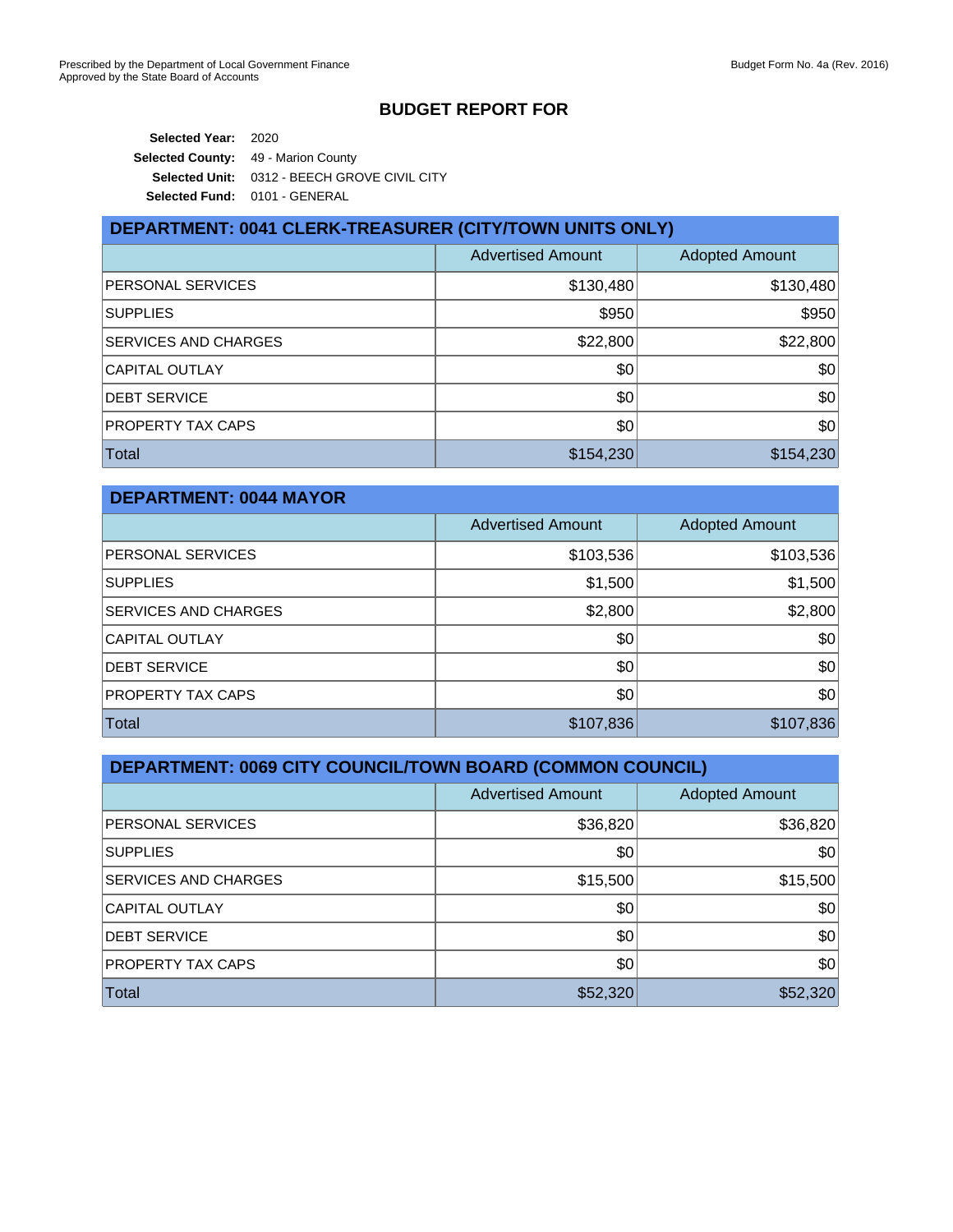| <b>DEPARTMENT: 0077 BOARD OF PUBLIC WORKS &amp; SAFETY</b> |                          |                       |  |
|------------------------------------------------------------|--------------------------|-----------------------|--|
|                                                            | <b>Advertised Amount</b> | <b>Adopted Amount</b> |  |
| <b>PERSONAL SERVICES</b>                                   | \$99,394                 | \$99,394              |  |
| <b>SUPPLIES</b>                                            | \$0                      | \$0                   |  |
| <b>SERVICES AND CHARGES</b>                                | \$499,350                | \$499,350             |  |
| <b>CAPITAL OUTLAY</b>                                      | \$0                      | \$0                   |  |
| <b>DEBT SERVICE</b>                                        | \$0                      | \$0                   |  |
| <b>PROPERTY TAX CAPS</b>                                   | \$0                      | \$0                   |  |
| Total                                                      | \$598,744                | \$598,744             |  |

| DEPARTMENT: 0082 PROPERTY TAX CAP IMPACT - BUDGET PURPOSES ONLY |                          |                       |
|-----------------------------------------------------------------|--------------------------|-----------------------|
|                                                                 | <b>Advertised Amount</b> | <b>Adopted Amount</b> |
| <b>PERSONAL SERVICES</b>                                        | \$0                      | \$0                   |
| <b>SUPPLIES</b>                                                 | \$0                      | \$0                   |
| <b>SERVICES AND CHARGES</b>                                     | \$0                      | \$0                   |
| <b>CAPITAL OUTLAY</b>                                           | \$0                      | \$0                   |
| <b>DEBT SERVICE</b>                                             | \$0                      | \$0                   |
| <b>PROPERTY TAX CAPS</b>                                        | \$3,665,605              | \$3,665,605           |
| Total                                                           | \$3,665,605              | \$3,665,605           |

| <b>DEPARTMENT: 0164 CITY/TOWN HALL</b> |                          |                       |  |
|----------------------------------------|--------------------------|-----------------------|--|
|                                        | <b>Advertised Amount</b> | <b>Adopted Amount</b> |  |
| PERSONAL SERVICES                      | \$0                      | \$0                   |  |
| <b>SUPPLIES</b>                        | \$2,500                  | \$2,500               |  |
| SERVICES AND CHARGES                   | \$19,300                 | \$19,300              |  |
| <b>CAPITAL OUTLAY</b>                  | \$0                      | \$0                   |  |
| <b>DEBT SERVICE</b>                    | \$0                      | \$0                   |  |
| PROPERTY TAX CAPS                      | \$0                      | \$0                   |  |
| <b>Total</b>                           | \$21,800                 | \$21,800              |  |

| <b>DEPARTMENT: 0165 SENIOR CITIZENS CENTER</b> |                          |                       |
|------------------------------------------------|--------------------------|-----------------------|
|                                                | <b>Advertised Amount</b> | <b>Adopted Amount</b> |
| PERSONAL SERVICES                              | \$100,015                | \$100,015             |
| <b>SUPPLIES</b>                                | \$2,650                  | \$2,650               |
| SERVICES AND CHARGES                           | \$18,750                 | \$18,750              |
| <b>CAPITAL OUTLAY</b>                          | \$2,500                  | \$2,500               |
| <b>DEBT SERVICE</b>                            | \$11,389                 | \$11,389              |
| PROPERTY TAX CAPS                              | \$0                      | \$0                   |
| Total                                          | \$135,304                | \$135,304             |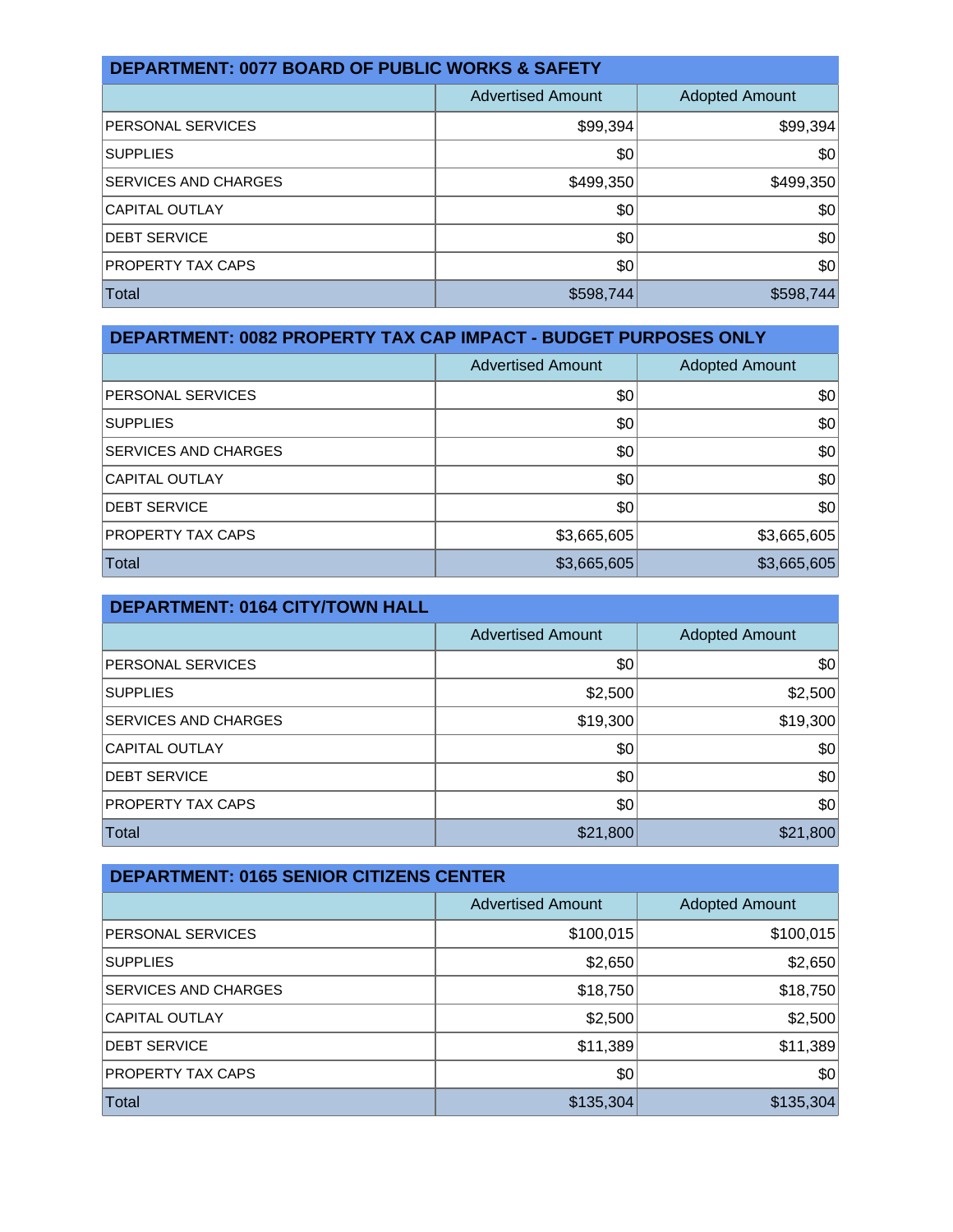| <b>DEPARTMENT: 0167 COMMUNITY CENTER</b> |                          |                       |  |
|------------------------------------------|--------------------------|-----------------------|--|
|                                          | <b>Advertised Amount</b> | <b>Adopted Amount</b> |  |
| <b>PERSONAL SERVICES</b>                 | \$103,794                | \$103,794             |  |
| <b>SUPPLIES</b>                          | \$5,600                  | \$5,600               |  |
| SERVICES AND CHARGES                     | \$55,300                 | \$55,300              |  |
| <b>CAPITAL OUTLAY</b>                    | \$9,000                  | \$9,000               |  |
| <b>DEBT SERVICE</b>                      | \$0                      | \$0                   |  |
| <b>PROPERTY TAX CAPS</b>                 | \$0                      | \$0                   |  |
| Total                                    | \$173,694                | \$173,694             |  |

| <b>DEPARTMENT: 0248 CITY/TOWN COURT (CITY JUDGE/JUDGE)</b> |                          |                       |  |
|------------------------------------------------------------|--------------------------|-----------------------|--|
|                                                            | <b>Advertised Amount</b> | <b>Adopted Amount</b> |  |
| PERSONAL SERVICES                                          | \$171,868                | \$171,868             |  |
| <b>SUPPLIES</b>                                            | \$100                    | \$100                 |  |
| SERVICES AND CHARGES                                       | \$1,300                  | \$1,300               |  |
| <b>CAPITAL OUTLAY</b>                                      | \$0                      | \$0                   |  |
| <b>DEBT SERVICE</b>                                        | \$0                      | \$0                   |  |
| PROPERTY TAX CAPS                                          | \$0                      | \$0                   |  |
| <b>Total</b>                                               | \$173,268                | \$173,268             |  |

| <b>DEPARTMENT: 0362 FIRE DEPARTMENT</b> |                          |                       |
|-----------------------------------------|--------------------------|-----------------------|
|                                         | <b>Advertised Amount</b> | <b>Adopted Amount</b> |
| PERSONAL SERVICES                       | \$3,284,915              | \$3,284,915           |
| <b>SUPPLIES</b>                         | \$195,500                | \$195,500             |
| SERVICES AND CHARGES                    | \$445,890                | \$445,890             |
| <b>CAPITAL OUTLAY</b>                   | \$28,900                 | \$28,900              |
| <b>DEBT SERVICE</b>                     | \$0                      | \$0                   |
| PROPERTY TAX CAPS                       | \$0                      | \$0                   |
| <b>Total</b>                            | \$3,955,205              | \$3,955,205           |

| DEPARTMENT: 0370 POLICE DEPARTMENT (TOWN MARSHALL) |                          |                       |  |
|----------------------------------------------------|--------------------------|-----------------------|--|
|                                                    | <b>Advertised Amount</b> | <b>Adopted Amount</b> |  |
| PERSONAL SERVICES                                  | \$3,372,447              | \$3,372,447           |  |
| <b>SUPPLIES</b>                                    | \$177,000                | \$177,000             |  |
| SERVICES AND CHARGES                               | \$172,500                | \$172,500             |  |
| <b>CAPITAL OUTLAY</b>                              | \$41,800                 | \$41,800              |  |
| <b>DEBT SERVICE</b>                                | \$0                      | \$0                   |  |
| PROPERTY TAX CAPS                                  | \$0                      | \$0                   |  |
| Total                                              | \$3,763,747              | \$3,763,747           |  |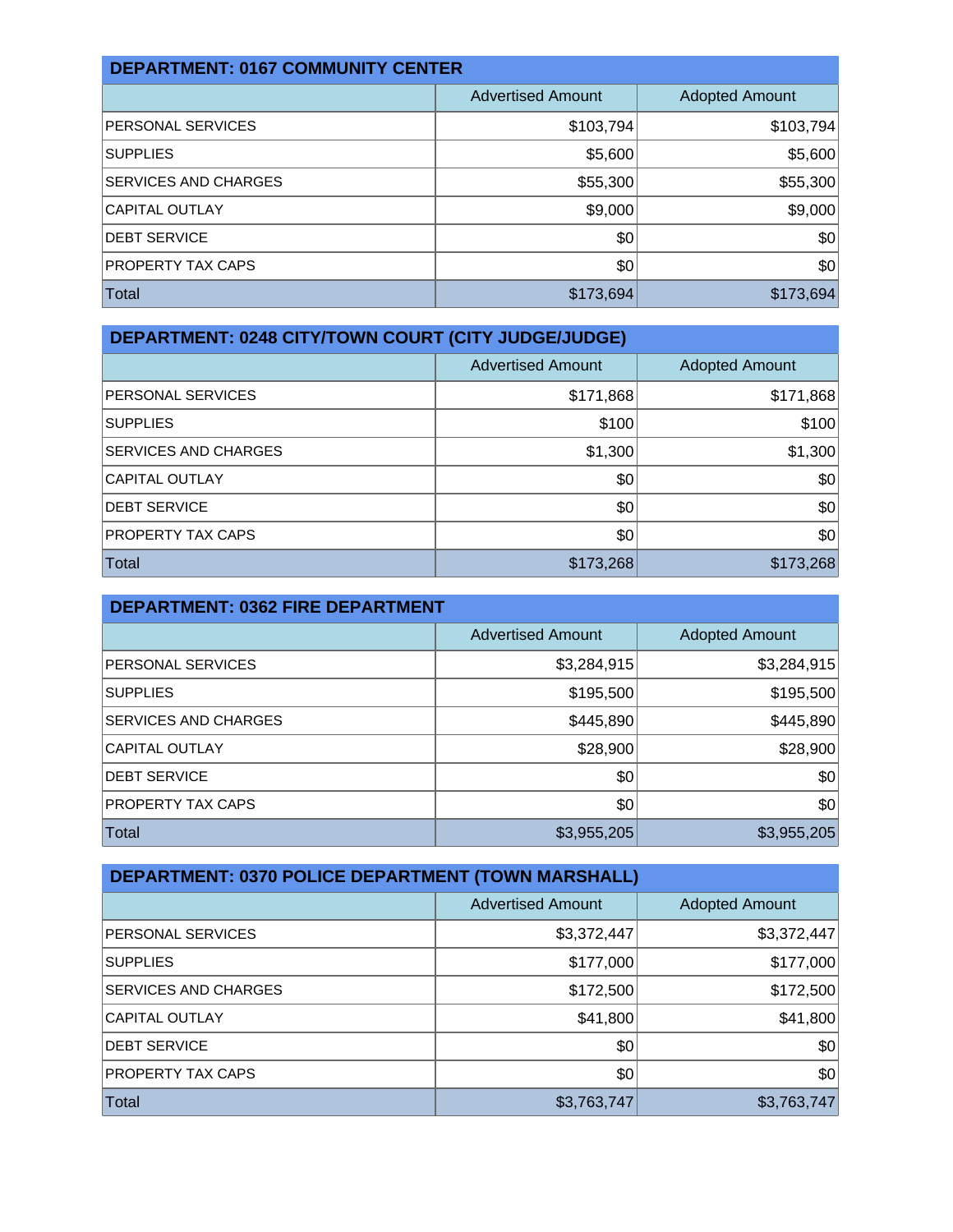| <b>DEPARTMENT: 0801 PARKS DEPARTMENT (PARKS BOARD)</b> |                          |                       |  |
|--------------------------------------------------------|--------------------------|-----------------------|--|
|                                                        | <b>Advertised Amount</b> | <b>Adopted Amount</b> |  |
| <b>PERSONAL SERVICES</b>                               | \$146,997                | \$146,997             |  |
| <b>SUPPLIES</b>                                        | \$20,050                 | \$20,050              |  |
| <b>SERVICES AND CHARGES</b>                            | \$90,775                 | \$90,775              |  |
| <b>CAPITAL OUTLAY</b>                                  | \$0                      | \$0                   |  |
| <b>DEBT SERVICE</b>                                    | \$18,000                 | \$18,000              |  |
| PROPERTY TAX CAPS                                      | \$0                      | \$0                   |  |
| Total                                                  | \$275,822                | \$275,822             |  |

| <b>DEPARTMENT: 9601 Cable</b> |                          |                       |  |
|-------------------------------|--------------------------|-----------------------|--|
|                               | <b>Advertised Amount</b> | <b>Adopted Amount</b> |  |
| PERSONAL SERVICES             | \$0                      | \$0                   |  |
| <b>SUPPLIES</b>               | \$0                      | \$0                   |  |
| SERVICES AND CHARGES          | \$10,000                 | \$10,000              |  |
| <b>CAPITAL OUTLAY</b>         | \$0                      | \$0                   |  |
| <b>DEBT SERVICE</b>           | \$0                      | \$0                   |  |
| PROPERTY TAX CAPS             | \$0                      | \$0                   |  |
| <b>Total</b>                  | \$10,000                 | \$10,000              |  |

**Totals by Fund** Published Amt.: \$13,087,575 Adopted Amt.: \$13,087,575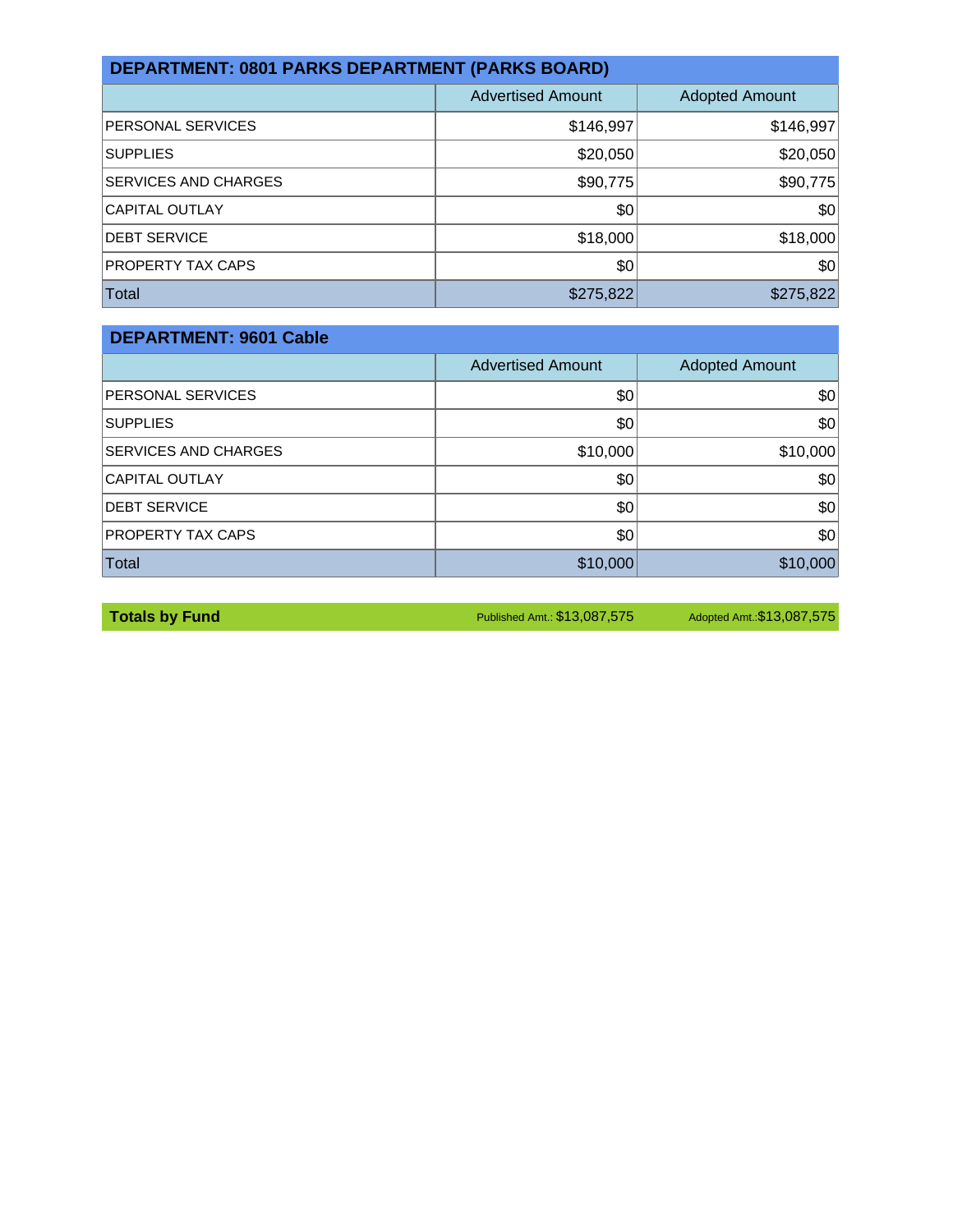**Selected Year:** 2020 **Selected County:** 49 - Marion County **Selected Unit:** 0312 - BEECH GROVE CIVIL CITY **Selected Fund:** 0180 - DEBT SERVICE

#### **DEPARTMENT: 0000 NO DEPARTMENT**

|                              | <b>Advertised Amount</b> | <b>Adopted Amount</b> |
|------------------------------|--------------------------|-----------------------|
| <b>PERSONAL SERVICES</b>     | \$0                      | \$0                   |
| <b>SUPPLIES</b>              | \$0                      | \$0                   |
| <b>ISERVICES AND CHARGES</b> | \$0                      | \$0                   |
| <b>CAPITAL OUTLAY</b>        | \$0                      | \$0                   |
| <b>DEBT SERVICE</b>          | \$229,913                | \$229,913             |
| <b>PROPERTY TAX CAPS</b>     | \$0                      | \$0                   |
| Total                        | \$229,913                | \$229,913             |

**Totals by Fund Published Amt.: \$229,913** Adopted Amt.: \$209,913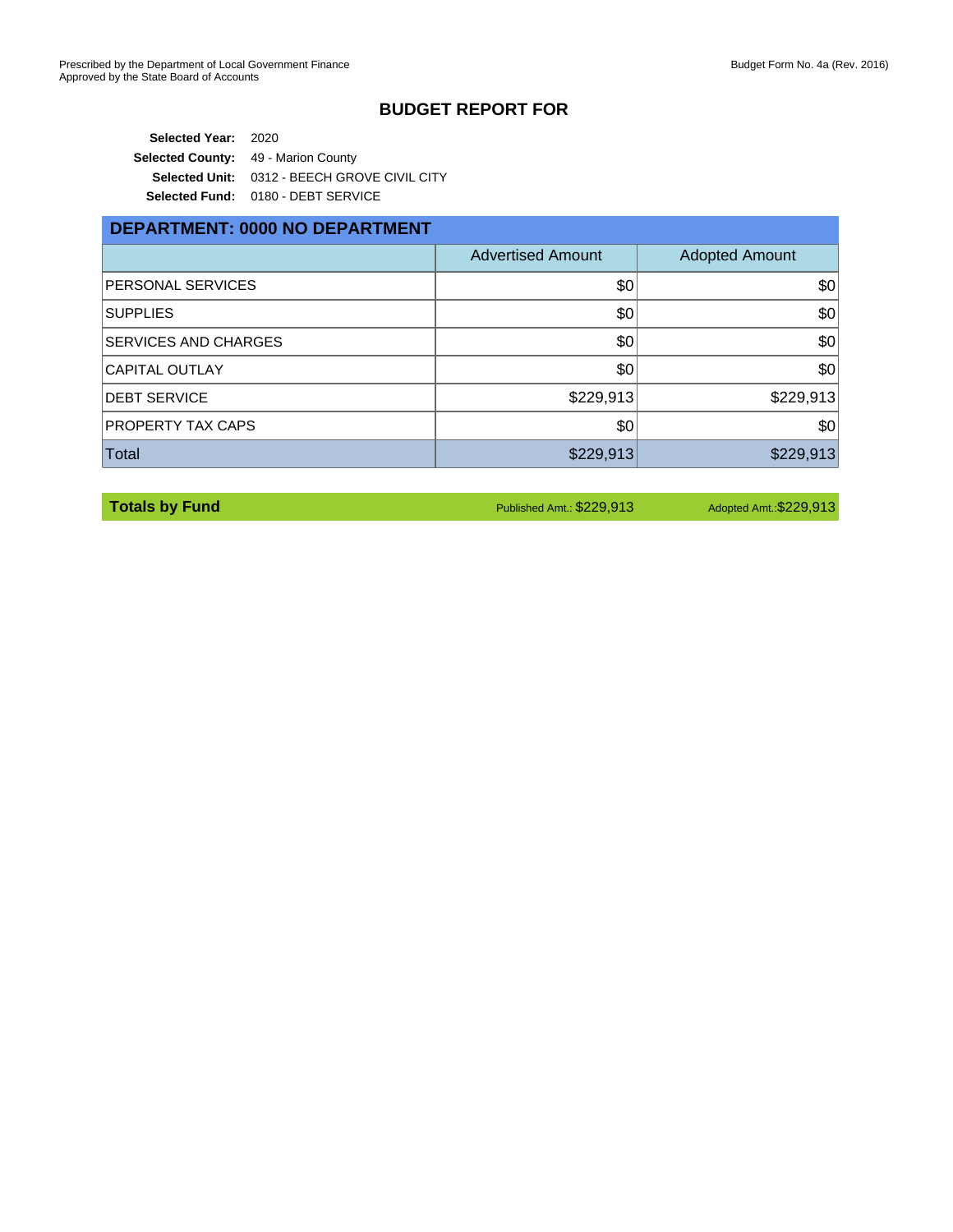**Selected Year:** 2020 **Selected County:** 49 - Marion County **Selected Unit:** 0312 - BEECH GROVE CIVIL CITY **Selected Fund:** 0341 - FIRE PENSION

#### **DEPARTMENT: 0000 NO DEPARTMENT**

|                             | <b>Advertised Amount</b> | <b>Adopted Amount</b> |
|-----------------------------|--------------------------|-----------------------|
| <b>PERSONAL SERVICES</b>    | \$382,000                | \$382,000             |
| <b>SUPPLIES</b>             | \$0                      | \$0                   |
| <b>SERVICES AND CHARGES</b> | \$0                      | \$0                   |
| <b>CAPITAL OUTLAY</b>       | \$0                      | \$0                   |
| <b>DEBT SERVICE</b>         | \$0                      | \$0                   |
| <b>PROPERTY TAX CAPS</b>    | \$0                      | \$0                   |
| Total                       | \$382,000                | \$382,000             |

**Totals by Fund Published Amt.: \$382,000** Adopted Amt.: \$382,000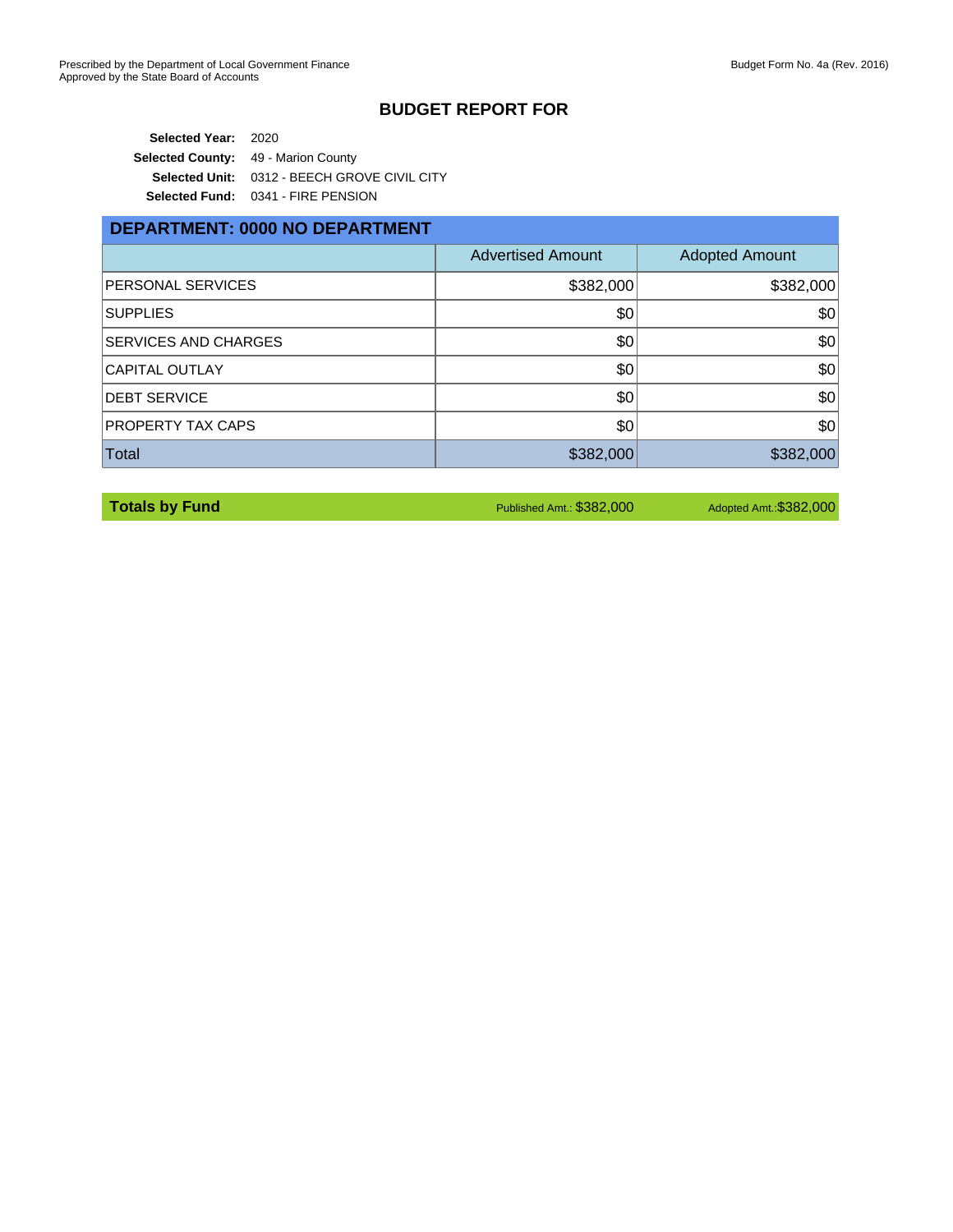**Selected Year:** 2020 **Selected County:** 49 - Marion County **Selected Unit:** 0312 - BEECH GROVE CIVIL CITY **Selected Fund:** 0342 - POLICE PENSION

# **DEPARTMENT: 0000 NO DEPARTMENT**

|                             | <b>Advertised Amount</b> | <b>Adopted Amount</b> |
|-----------------------------|--------------------------|-----------------------|
| <b>PERSONAL SERVICES</b>    | \$648,000                | \$648,000             |
| <b>SUPPLIES</b>             | \$0                      | \$0                   |
| <b>SERVICES AND CHARGES</b> | \$0                      | \$0                   |
| <b>CAPITAL OUTLAY</b>       | \$0                      | \$0                   |
| <b>DEBT SERVICE</b>         | \$0                      | \$0                   |
| <b>PROPERTY TAX CAPS</b>    | \$0                      | \$0                   |
| Total                       | \$648,000                | \$648,000             |

**Totals by Fund Published Amt.: \$648,000** Adopted Amt.: \$648,000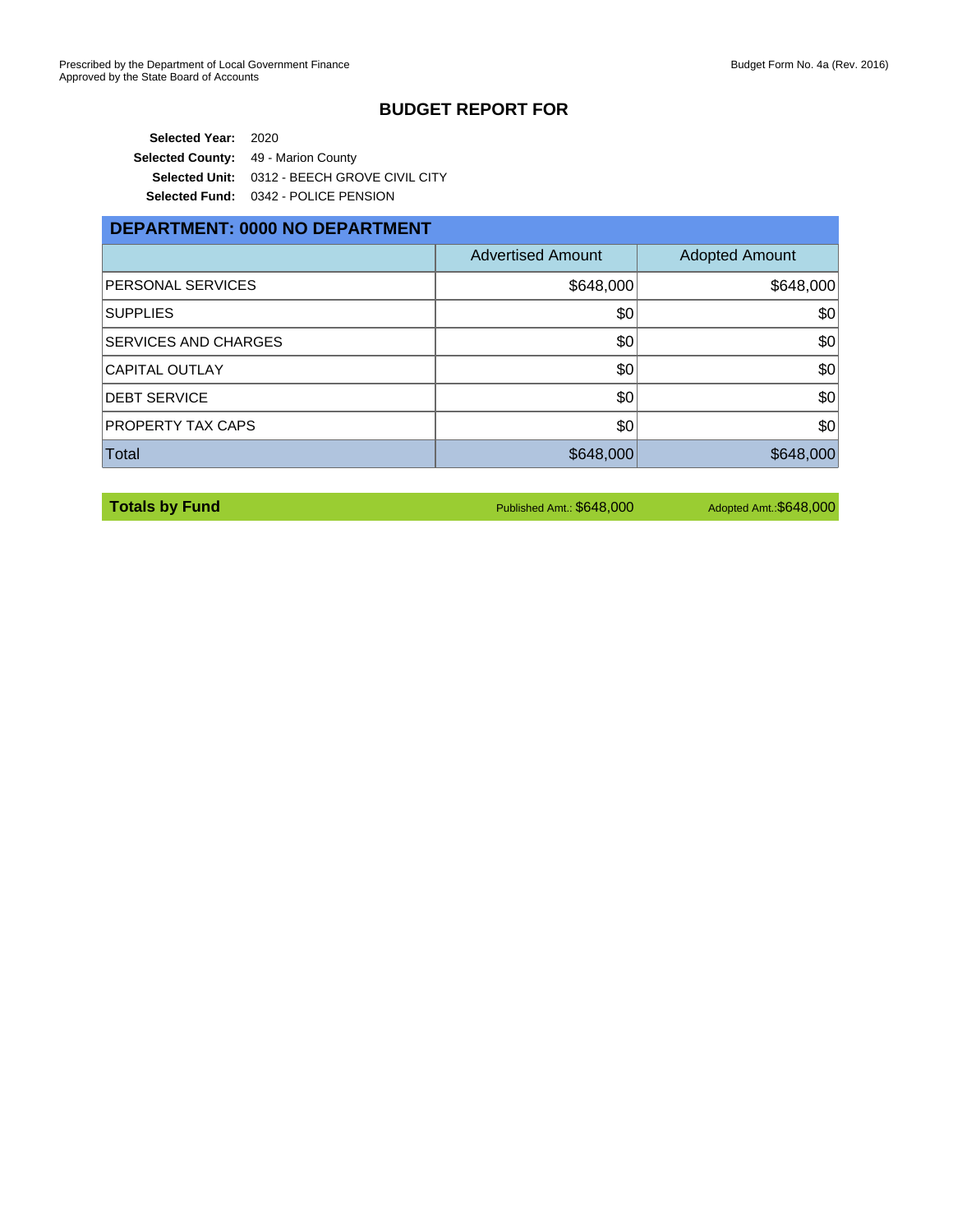**Selected Year:** 2020 Selected County: 49 - Marion County **Selected Unit:** 0312 - BEECH GROVE CIVIL CITY **Selected Fund:** 0706 - LOCAL ROAD & STREET

### **DEPARTMENT: 0000 NO DEPARTMENT**

|                             | <b>Advertised Amount</b> | <b>Adopted Amount</b> |
|-----------------------------|--------------------------|-----------------------|
| <b>PERSONAL SERVICES</b>    | \$0                      | \$0                   |
| <b>SUPPLIES</b>             | \$0                      | \$0                   |
| <b>SERVICES AND CHARGES</b> | \$145,000                | \$145,000             |
| <b>CAPITAL OUTLAY</b>       | \$450,000                | \$450,000             |
| <b>DEBT SERVICE</b>         | \$0                      | \$0                   |
| PROPERTY TAX CAPS           | \$0                      | \$0                   |
| Total                       | \$595,000                | \$595,000             |

**Totals by Fund Published Amt.: \$595,000** Adopted Amt.: \$595,000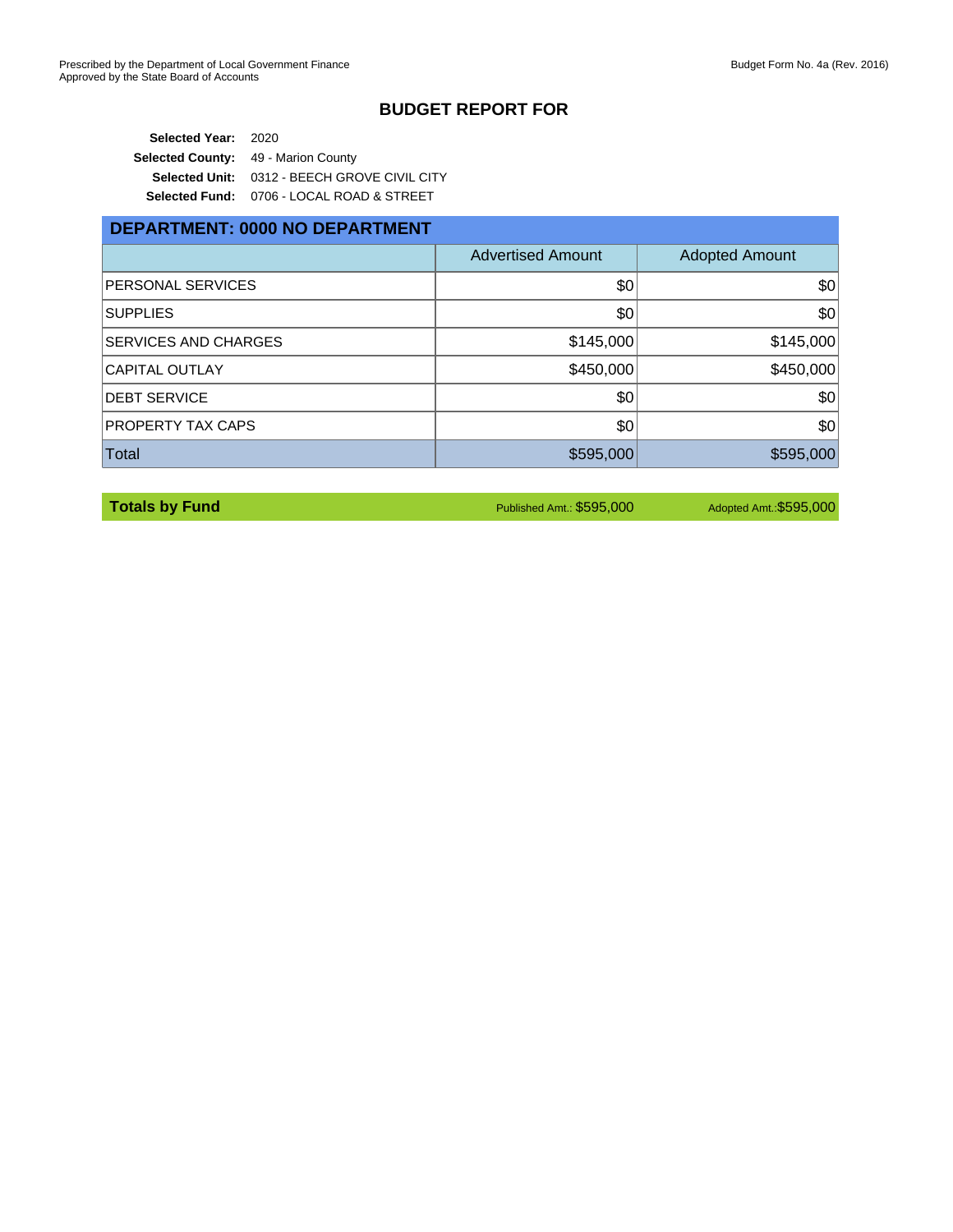**Selected Year:** 2020 **Selected County:** 49 - Marion County **Selected Unit:** 0312 - BEECH GROVE CIVIL CITY **Selected Fund:** 0708 - MOTOR VEHICLE HIGHWAY

## **DEPARTMENT: 0000 NO DEPARTMENT**

|                             | <b>Advertised Amount</b> | <b>Adopted Amount</b> |
|-----------------------------|--------------------------|-----------------------|
| <b>PERSONAL SERVICES</b>    | \$520,440                | \$520,440             |
| <b>SUPPLIES</b>             | \$96,000                 | \$96,000              |
| <b>SERVICES AND CHARGES</b> | \$213,300                | \$213,300             |
| CAPITAL OUTLAY              | \$758,130                | \$758,130             |
| <b>IDEBT SERVICE</b>        | \$35,000                 | \$35,000              |
| <b>PROPERTY TAX CAPS</b>    | \$0                      | \$0                   |
| Total                       | \$1,622,870              | \$1,622,870           |

**Totals by Fund Published Amt.: \$1,622,870** Adopted Amt.: \$1,622,870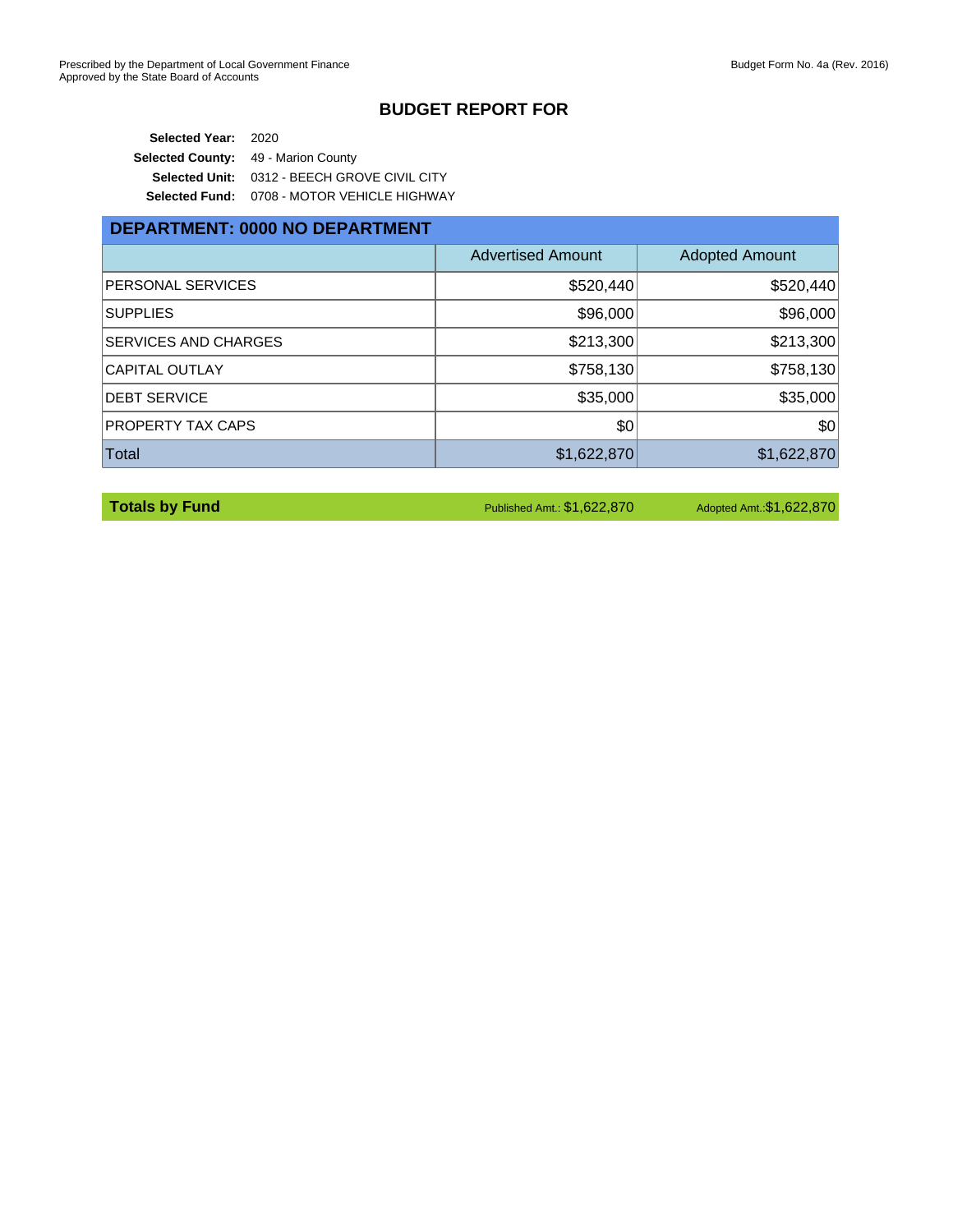**Selected Year:** 2020 **Selected County:** 49 - Marion County **Selected Unit:** 0312 - BEECH GROVE CIVIL CITY **Selected Fund:** 1151 - CONTINUING EDUCATION

| DEPARTMENT: 0000 NO DEPARTMENT |                          |                       |  |
|--------------------------------|--------------------------|-----------------------|--|
|                                | <b>Advertised Amount</b> | <b>Adopted Amount</b> |  |
| PERSONAL SERVICES              | \$0                      | \$0                   |  |
| <b>SUPPLIES</b>                | \$0                      | \$0                   |  |
| <b>SERVICES AND CHARGES</b>    | \$40,000                 | \$40,000              |  |
| <b>CAPITAL OUTLAY</b>          | \$0                      | \$0                   |  |
| <b>DEBT SERVICE</b>            | \$0                      | \$0                   |  |
| PROPERTY TAX CAPS              | \$0                      | \$0                   |  |
| Total                          | \$40,000                 | \$40,000              |  |

**Totals by Fund Published Amt.: \$40,000** Adopted Amt.: \$40,000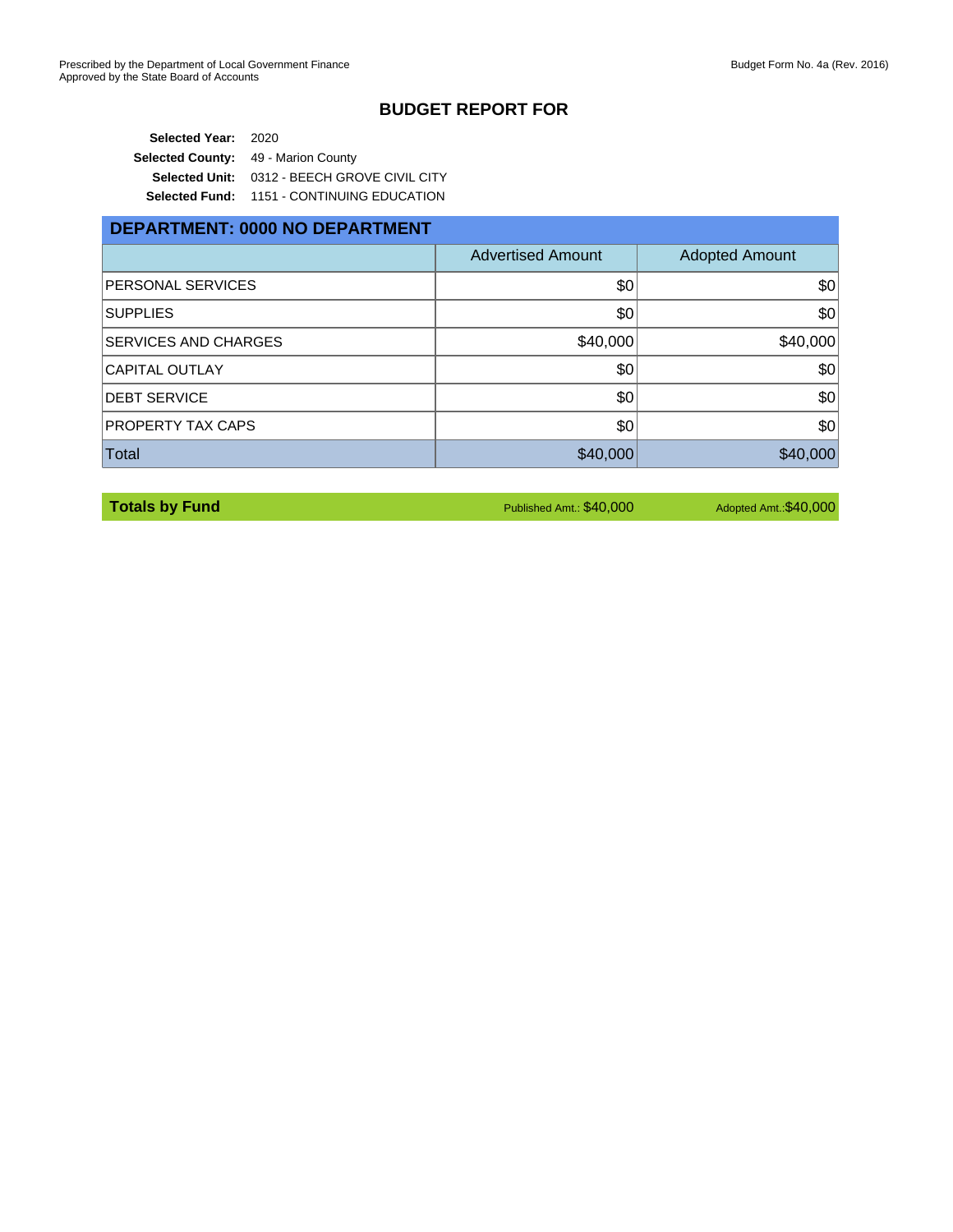**Selected Year:** 2020 **Selected County:** 49 - Marion County **Selected Unit:** 0312 - BEECH GROVE CIVIL CITY **Selected Fund:** 1310 - PARK NONREVERTING - CAPITAL

### **DEPARTMENT: 0000 NO DEPARTMENT**

|                             | <b>Advertised Amount</b> | <b>Adopted Amount</b> |
|-----------------------------|--------------------------|-----------------------|
| <b>PERSONAL SERVICES</b>    | \$0                      | \$0                   |
| <b>SUPPLIES</b>             | \$0                      | \$0                   |
| <b>SERVICES AND CHARGES</b> | \$50,000                 | \$50,000              |
| <b>CAPITAL OUTLAY</b>       | \$0                      | \$0                   |
| <b>DEBT SERVICE</b>         | \$0                      | \$0                   |
| <b>PROPERTY TAX CAPS</b>    | \$0                      | \$0                   |
| Total                       | \$50,000                 | \$50,000              |

**Totals by Fund Published Amt.: \$50,000** Adopted Amt.: \$50,000